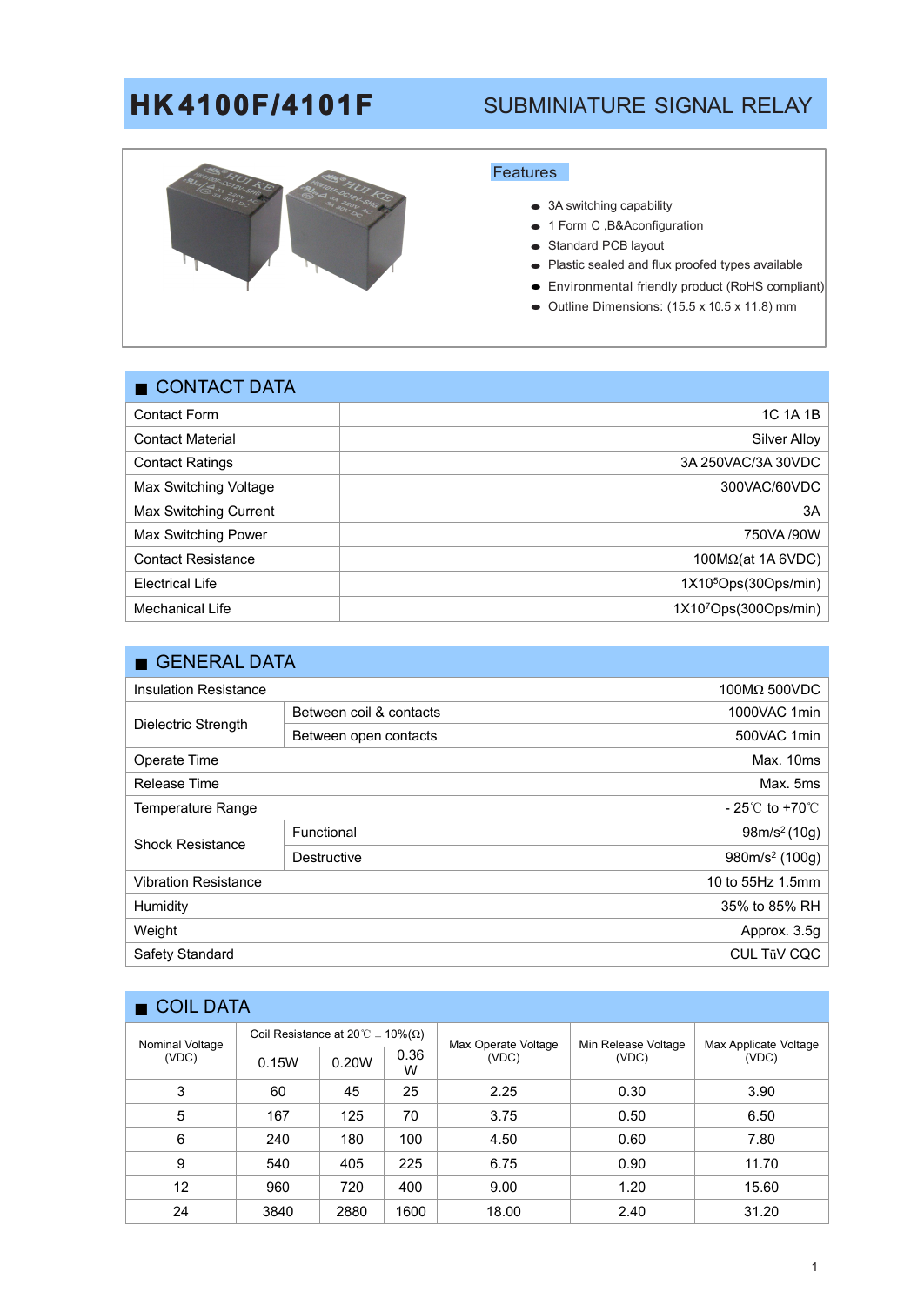|                | <b>ORDERING INFORMATION</b> |    |                   |   |    |                              |                        |                             |
|----------------|-----------------------------|----|-------------------|---|----|------------------------------|------------------------|-----------------------------|
| <b>HK4100F</b> | DC.<br>$\sim$               | 6V | S<br>$\mathbb{L}$ | D | 1A | $\mathsf{x}$<br>$\mathsf{X}$ |                        |                             |
| <b>HK4101F</b> |                             |    |                   |   |    | Special request code         | G:RoHS                 |                             |
|                |                             |    |                   |   |    | Mounting termination         | NIL:PCB                |                             |
|                |                             |    |                   |   |    |                              | <b>Contact Form</b>    | 1C 1A NIL:1C                |
|                |                             |    |                   |   |    |                              | <b>Coil Power</b>      | NIL:0.36W D:0.15W<br>H:0.2W |
|                |                             |    |                   |   |    |                              | <b>Type of Sealing</b> | NIL: Flow Solder Type       |
|                |                             |    |                   |   |    |                              |                        | S: Plastic Sealed Type      |
|                |                             |    |                   |   |    |                              |                        |                             |
|                |                             |    |                   |   |    |                              | Coil Voltage           | 3V,5V,6V,9V,12V,24V         |
|                |                             |    |                   |   |    |                              | Coil Type              | DC.                         |
|                |                             |    |                   |   |    |                              | <b>Type</b>            | <b>HK4100F/HK4101F</b>      |

## OUTLINE DIMENSIONS, WIRING DIAGRAM AND PC BOARD LAYOUT Unit: mm

Outline Dimensions



Wiring Diagram (Bottom view)





PCB Layout (Bottom view)